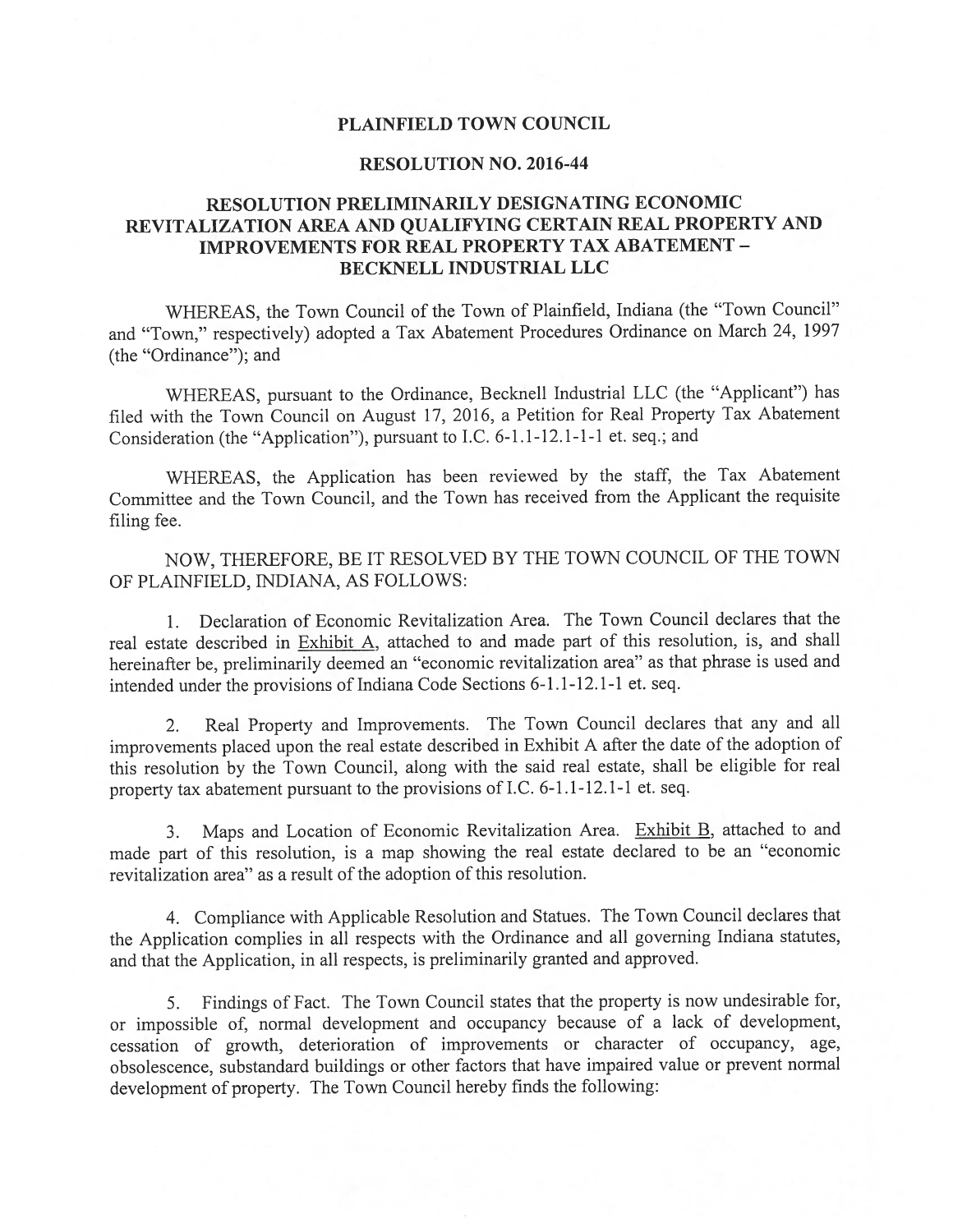- (a) The estimate contained in the Application of the value of the Applicant's project is reasonable;
- (b) The employment numbers contained in the Application, if any, are reasonably expected;
- (c) The salaries reported in the Application related to such employment, if any, are reasonable; and
- (d) The benefits reported in the Application to be received from the Applicant's project are sufficient to justify the deduction.

6. Abatement Duration. Based upon the provisions of the Ordinance, the Town Council declares that <sup>a</sup> ten (10) year abatement duration, as requested by Applicant, meets the requirements of the Ordinance.

7. Effective Date. This resolution shall be effective immediately upon its passage, subject to the notice and hearing provisions of I.C. 6-1.1-2.1-2.5. The hearing contemplated by said statute shall be held at the time and <sup>p</sup>lace of the meeting of the Town Council on September 22, 2016, to wit: Plainfield Town Hall, <sup>206</sup> W. Main Street, Plainfield, Indiana, at <sup>7</sup> p.m. local time. At such meeting the Town Council shall take final action determining whether the qualifications for an economic revitalization area (as to the real estate) have been met, and shall confirm, modify and confirm, or rescind this resolution. Such determination and final action by the Council shall be binding upon all affected parties; subject to the appea<sup>l</sup> procedures contemplated by I.C. 6-1.1-12.1-1 et. seq.

8. Filing With Hendricks County Authorities. Upon the adoption of this resolution, the Clerk-Treasurer of the Town shall cause <sup>a</sup> certified copy of this resolution, including the legal description of the previously described real estate and attached map, to be filed with the Hendricks County Assessor and/or such other Hendricks County Government officials as shall be necessary to make the Applicant eligible to file for property tax abatement as to the real property and improvements contemplated by the Application.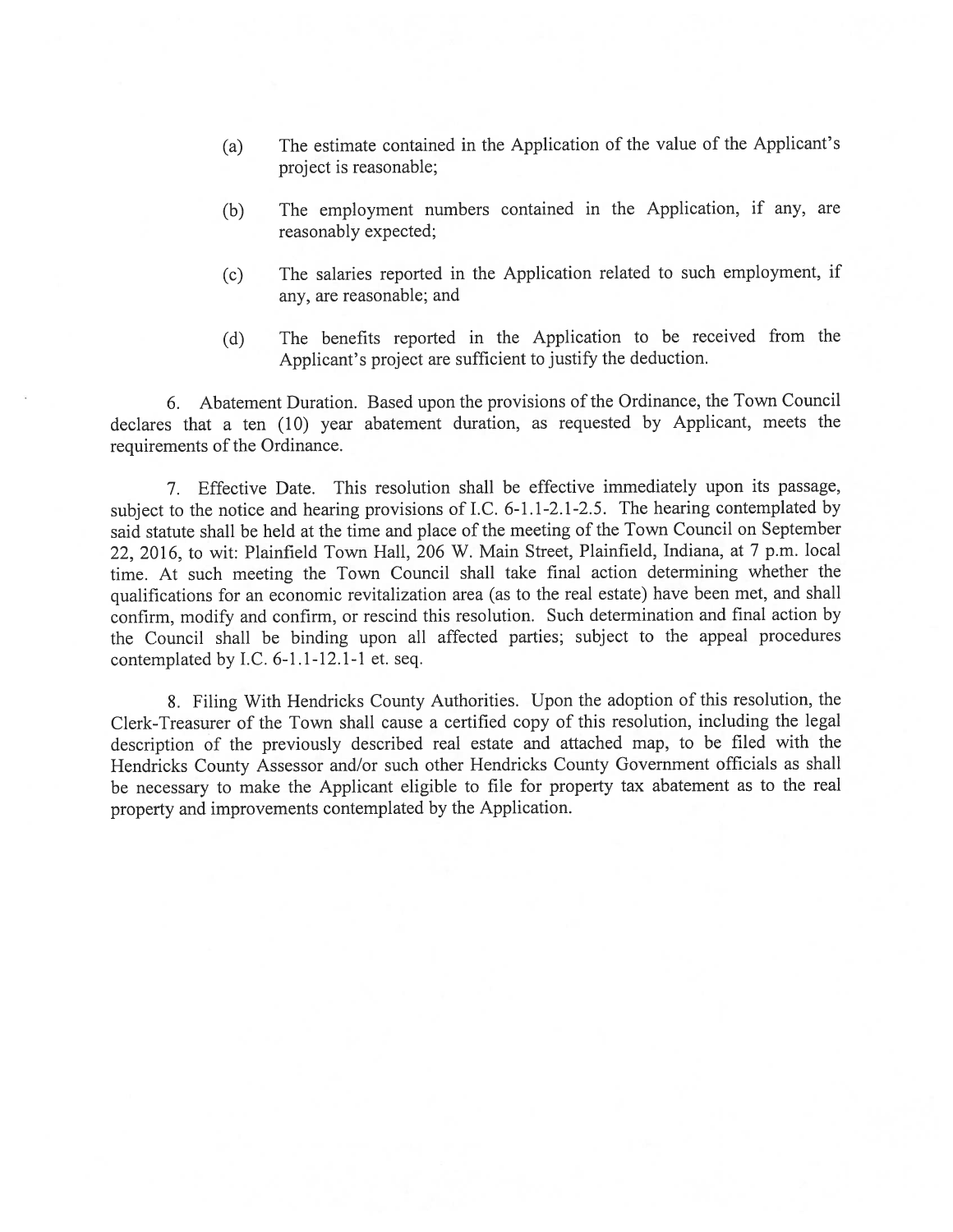Adopted by the Town Council of the Town of Plainfield, Indiana this 12<sup>th</sup> day of September, 2016.

TOWN COUNCIL, TOWN OF PLATNFIELD HENDRICKS COUNTY, INDIANA

Robin G. Brandgard, Fresident

Kent

Bill Kirchoff Ance K. Angle

Dan Bridge Attested

Wesley R. Bernett, Clerk-Treasurer of the Town of Plainfield, Indiana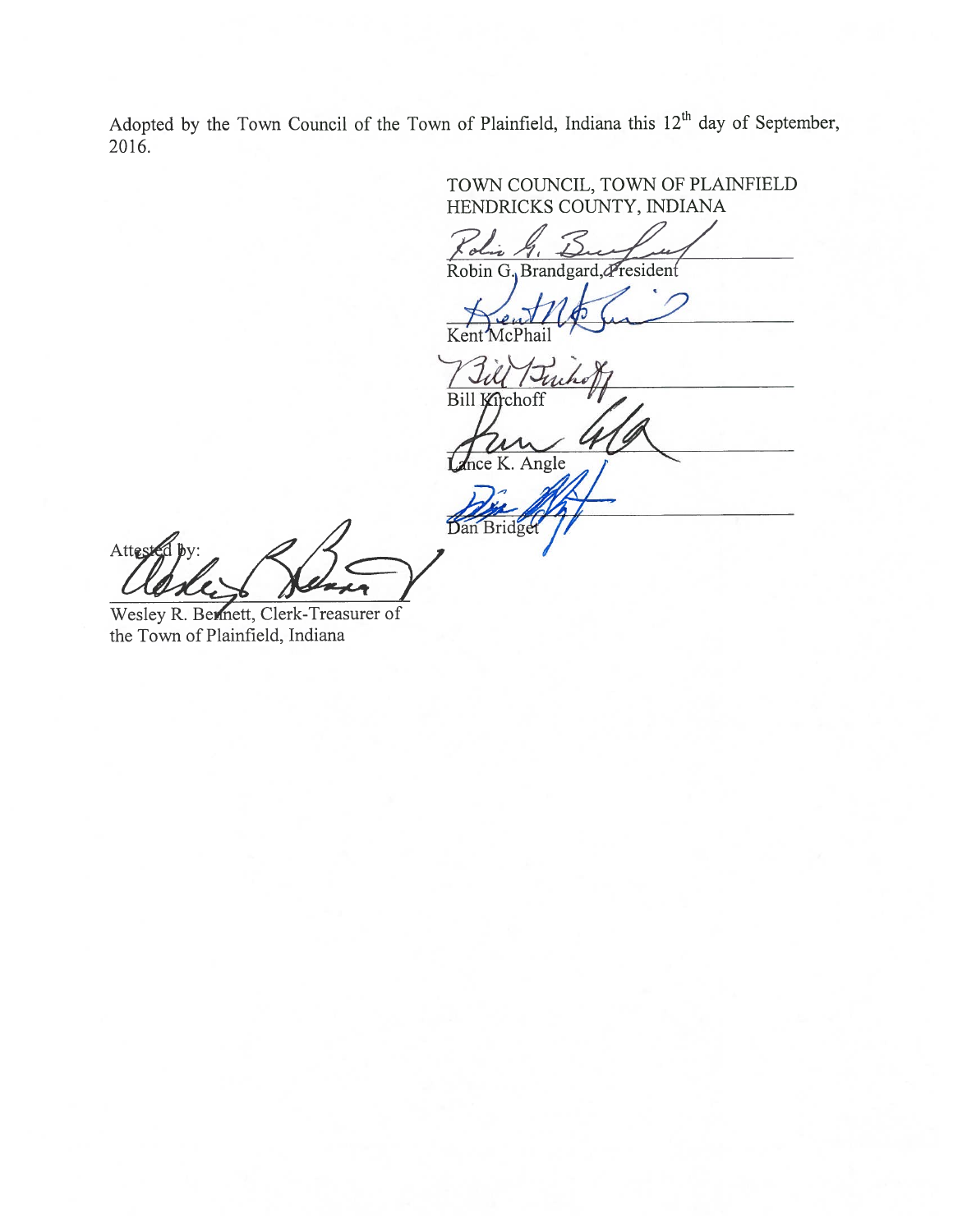

#### **STATEMENT OF BENEFITS REAL ESTATE IMPROVEMENTS** State Form 61767 (R8 / 10-14)

Prescribed by the Department of Local Government Finance

This statement is being completed for real property that qualifies under the following Indiana Code (check one box):<br>|<mark>⊿</mark> Redevelopment or rehabilitation of real estate improvements (IC 6-1.1-12.1-4)<br>|

**INSTRUCTIONS:** 

- INSTRUCTIONS:<br>
1. This sistement must be submitted to the body designating the Economic Revitalization Area prior to the public hearing if he the signals.<br>
This sistement must be submitted to the applicant in making its de
- 
- 
- 
- 

| <b>SECTION 1</b>                                   |                                                                                                                  |                                                                                     | <b>TAXPAYER INFORMATION</b>                           |                                                |                                                            |               |
|----------------------------------------------------|------------------------------------------------------------------------------------------------------------------|-------------------------------------------------------------------------------------|-------------------------------------------------------|------------------------------------------------|------------------------------------------------------------|---------------|
| Name of taxpayer<br><b>Becknell Industrial LLC</b> |                                                                                                                  |                                                                                     |                                                       |                                                |                                                            |               |
|                                                    | Address of taxpayer (number and street, city, state, and ZIP code)                                               |                                                                                     |                                                       |                                                |                                                            |               |
|                                                    | 2750 East 146th Street, Carmel, Indiana 46033                                                                    |                                                                                     |                                                       |                                                |                                                            |               |
| Name of contact person                             |                                                                                                                  | Taisphone number                                                                    |                                                       | E-mail address                                 |                                                            |               |
| Pete Anderson                                      |                                                                                                                  |                                                                                     | $(317)669-6013$                                       |                                                | panderson@becknellindustrial.com                           |               |
| SECTION 2                                          |                                                                                                                  |                                                                                     | LOCATION AND DESCRIPTION OF PROPOSED PROJECT          |                                                |                                                            |               |
| <b>Гонно о</b> беждиница вобу                      |                                                                                                                  |                                                                                     |                                                       |                                                | Resolution number                                          |               |
|                                                    | Town of Plainfield, County of Hendricks                                                                          |                                                                                     |                                                       |                                                |                                                            |               |
| Location of property                               |                                                                                                                  |                                                                                     | County                                                |                                                | <b>DLGF</b> taxing district number                         |               |
|                                                    | 2155 Stafford Road, Plainfield IN                                                                                |                                                                                     | Hendricks                                             |                                                |                                                            |               |
|                                                    | Description of real property improvements, redevelopment, or rehabilitation (use additional sheets if necessary) |                                                                                     | Estimated start date (month, day, year)<br>10/01/2016 |                                                |                                                            |               |
|                                                    | To be constructed, approximate 336,000 square foot office/warehouse/distribution building to be located on a     |                                                                                     |                                                       |                                                |                                                            |               |
| currently vacant 27.3 acre land site.              |                                                                                                                  |                                                                                     |                                                       |                                                | Estimated completion date (month, day, year)<br>10/01/2017 |               |
|                                                    |                                                                                                                  |                                                                                     |                                                       |                                                |                                                            |               |
| <b>SECTION 3</b>                                   | <b>Salaries</b>                                                                                                  | ESTIMATE OF EMPLOYEES AND SALARIES AS RESULT OF PROPOSED PROJECT<br>Mamber retained | Salados                                               | <b>Humtar additional</b>                       |                                                            | Saturnes      |
| Correra mariber<br>0.00                            | \$0.00                                                                                                           | 0.00                                                                                | \$0.00                                                | 0.00                                           |                                                            | \$0.00        |
| <b>SECTION 4</b>                                   |                                                                                                                  | ESTIMATED TOTAL GOST AND VALUE OF PROPOSED PROJECT                                  |                                                       |                                                |                                                            |               |
|                                                    |                                                                                                                  |                                                                                     |                                                       | REAL ESTATE IMPROVEMENTS                       |                                                            |               |
|                                                    |                                                                                                                  |                                                                                     |                                                       | COST                                           | <b>ASSESSED VALUE</b>                                      |               |
| Current values                                     |                                                                                                                  |                                                                                     |                                                       | 2,600,000.00                                   | 2,228.200.00                                               |               |
| Plus estimated values of proposed project          |                                                                                                                  |                                                                                     | 14,000,000.00                                         |                                                | 14,000,000.00                                              |               |
| Less values of any property being replaced         |                                                                                                                  |                                                                                     |                                                       | 0.00                                           | 0.00                                                       |               |
| Net estimated values upon completion of project    |                                                                                                                  |                                                                                     | 18 800,000.00                                         |                                                |                                                            | 16,229,999.00 |
| SECTION:5                                          |                                                                                                                  | WASTE CONVERTED AND OTHER BENEFITS PROMISED BY THE TAXPAYER                         |                                                       |                                                |                                                            |               |
|                                                    |                                                                                                                  | Estimated hazardous waste converted (pounds) 0.00                                   |                                                       |                                                |                                                            |               |
|                                                    | Estimated solid waste converted (pounds) 0.00                                                                    |                                                                                     |                                                       |                                                |                                                            |               |
| Other benefits<br><b>SECTION'6</b>                 |                                                                                                                  |                                                                                     | <b>TAXPAYER CERTIFICATION</b>                         |                                                |                                                            |               |
|                                                    | I hereby devily that the representations in this statement are true.                                             |                                                                                     |                                                       |                                                |                                                            |               |
| Signature of Audiopized representative             |                                                                                                                  |                                                                                     |                                                       | Dale signed (month, day, year)<br>$8 - 9 - 16$ |                                                            |               |
| Printed name of authorized repropertuitive         |                                                                                                                  |                                                                                     |                                                       |                                                |                                                            |               |

20 17 PAY 20 18 FORM SB-1 / Real Property

PRIVACY NOTICE

Any information concerning the cost<br>of the proporty and specific stateries<br>proto the proporty community of the proporty owner is confidential per<br>proporty owner is confidential per<br>IC 8-1.1-12.1-5.1.

Page 1 of 2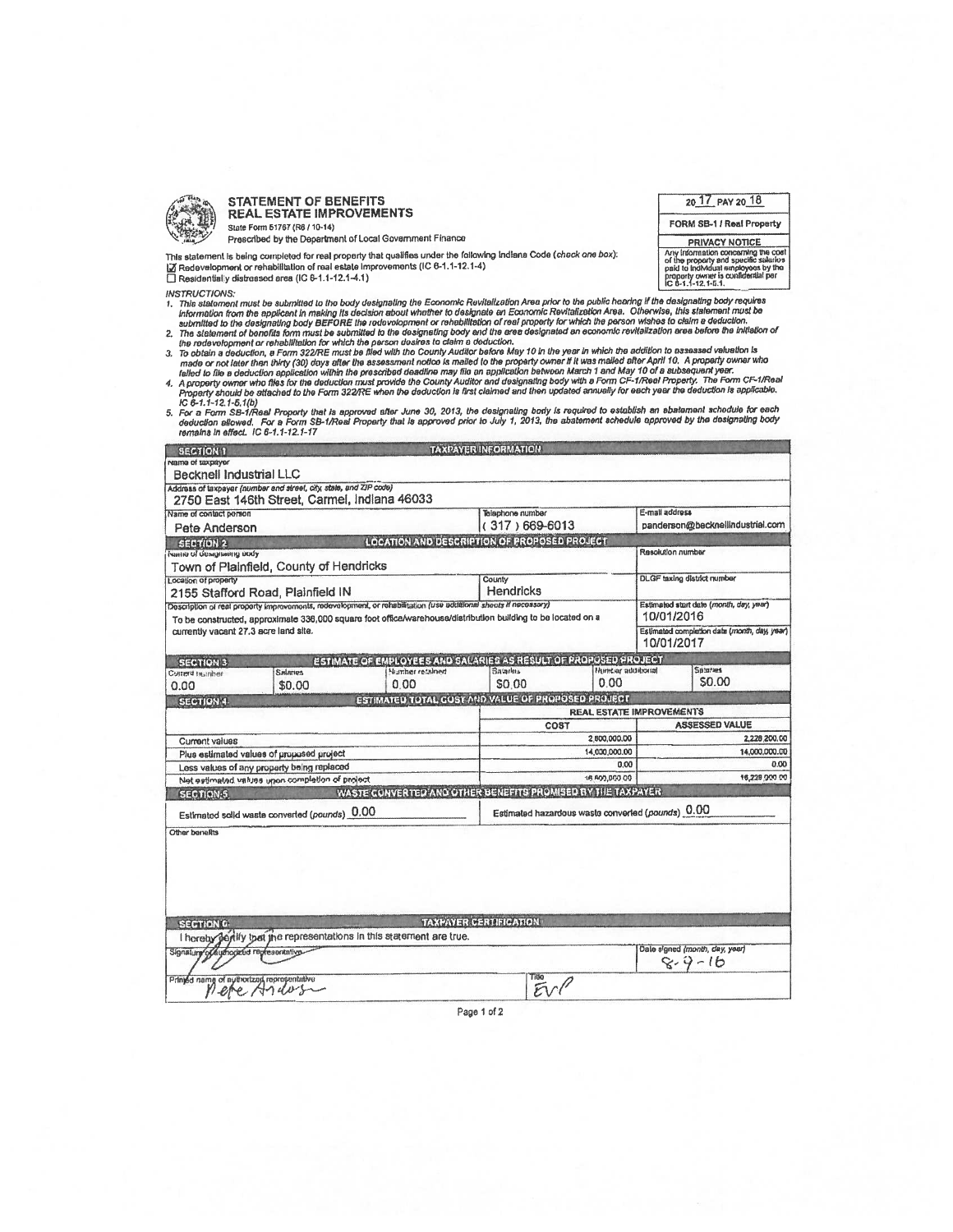|                                                       |                                                                                                                                                                                                                                                                                                                 |                      |                                                                                                                                | FOR USE OF THE DESIGNATING BODY.                                                                                                                                  |                               |                                                                                                                                                                                                                                                                                                                                                                                                                                                                                                                                                                                                                                                                                                                                                                                                                                                                                                                                                                                                                                                                          |  |
|-------------------------------------------------------|-----------------------------------------------------------------------------------------------------------------------------------------------------------------------------------------------------------------------------------------------------------------------------------------------------------------|----------------------|--------------------------------------------------------------------------------------------------------------------------------|-------------------------------------------------------------------------------------------------------------------------------------------------------------------|-------------------------------|--------------------------------------------------------------------------------------------------------------------------------------------------------------------------------------------------------------------------------------------------------------------------------------------------------------------------------------------------------------------------------------------------------------------------------------------------------------------------------------------------------------------------------------------------------------------------------------------------------------------------------------------------------------------------------------------------------------------------------------------------------------------------------------------------------------------------------------------------------------------------------------------------------------------------------------------------------------------------------------------------------------------------------------------------------------------------|--|
|                                                       | under IC 6-1.1-12.1, provides for the following limitations:                                                                                                                                                                                                                                                    |                      |                                                                                                                                |                                                                                                                                                                   |                               | We find that the applicant meets the general standards in the resolution adopted or to be adopted by this body. Sald resolution, passed or to be passed                                                                                                                                                                                                                                                                                                                                                                                                                                                                                                                                                                                                                                                                                                                                                                                                                                                                                                                  |  |
| expires is                                            | A. The designated area has been limited to a period of time not to exceed                                                                                                                                                                                                                                       |                      |                                                                                                                                |                                                                                                                                                                   |                               | calendar years" (see below). The date this designation                                                                                                                                                                                                                                                                                                                                                                                                                                                                                                                                                                                                                                                                                                                                                                                                                                                                                                                                                                                                                   |  |
|                                                       | B. The type of deduction that is allowed in the designated area is firnited to:<br>1. Redevelopment or rehabilitation of real estate improvements<br>2. Residentially distressed areas                                                                                                                          |                      |                                                                                                                                | $\Box$ Yes<br>$\square$ No<br>$\Box$ Yes<br>$\Box$ No                                                                                                             |                               |                                                                                                                                                                                                                                                                                                                                                                                                                                                                                                                                                                                                                                                                                                                                                                                                                                                                                                                                                                                                                                                                          |  |
|                                                       | C. The amount of the deduction applicable is limited to \$                                                                                                                                                                                                                                                      |                      |                                                                                                                                |                                                                                                                                                                   |                               |                                                                                                                                                                                                                                                                                                                                                                                                                                                                                                                                                                                                                                                                                                                                                                                                                                                                                                                                                                                                                                                                          |  |
|                                                       | D. Other limitations or conditions (specify)                                                                                                                                                                                                                                                                    |                      |                                                                                                                                |                                                                                                                                                                   |                               |                                                                                                                                                                                                                                                                                                                                                                                                                                                                                                                                                                                                                                                                                                                                                                                                                                                                                                                                                                                                                                                                          |  |
|                                                       | E. Number of years allowed:                                                                                                                                                                                                                                                                                     | □ Year 1<br>□ Year 6 | $\Box$ Year 2<br>$\Box$ Year 7                                                                                                 | $\Gamma$ Year 3<br>$\Box$ Year 8                                                                                                                                  | 厂 Year 4<br>Year <sub>9</sub> | T Year 5 (* see below)<br>Year 10                                                                                                                                                                                                                                                                                                                                                                                                                                                                                                                                                                                                                                                                                                                                                                                                                                                                                                                                                                                                                                        |  |
|                                                       | $\Box$ Yes $\Box$ No<br>If yes, attach a copy of the abatement schedule to this form.<br>If no, the designating body is required to establish an abatement schedule before the deduction can be determined.<br>determined that the totality of benefits is sufficient to justify the deduction described above. |                      |                                                                                                                                |                                                                                                                                                                   |                               | F. For a statement of benefits approved after June 30, 2013, did this designating body adopt an abatement schedule per IC 6-1.1-12.1-177<br>We have also reviewed the information contained in the statement of bonefits and find that the estimates and expectations are reasonable and have                                                                                                                                                                                                                                                                                                                                                                                                                                                                                                                                                                                                                                                                                                                                                                            |  |
|                                                       | Approved (signature and litie of authorized member of designating body)                                                                                                                                                                                                                                         |                      |                                                                                                                                | Telephone number                                                                                                                                                  |                               | Dala signed (month, dey, year)                                                                                                                                                                                                                                                                                                                                                                                                                                                                                                                                                                                                                                                                                                                                                                                                                                                                                                                                                                                                                                           |  |
|                                                       |                                                                                                                                                                                                                                                                                                                 |                      |                                                                                                                                | ١                                                                                                                                                                 |                               |                                                                                                                                                                                                                                                                                                                                                                                                                                                                                                                                                                                                                                                                                                                                                                                                                                                                                                                                                                                                                                                                          |  |
| Printed name of authorized member of designating body |                                                                                                                                                                                                                                                                                                                 |                      |                                                                                                                                | Name of designating body                                                                                                                                          |                               |                                                                                                                                                                                                                                                                                                                                                                                                                                                                                                                                                                                                                                                                                                                                                                                                                                                                                                                                                                                                                                                                          |  |
| Attosted by (signature and title of attester)         |                                                                                                                                                                                                                                                                                                                 |                      |                                                                                                                                |                                                                                                                                                                   | Printed name of attester      |                                                                                                                                                                                                                                                                                                                                                                                                                                                                                                                                                                                                                                                                                                                                                                                                                                                                                                                                                                                                                                                                          |  |
|                                                       | (10) years, (See IC 6-1.1-12.1-17 below.)<br>body is required to establish an abatement schedule for each deduction allowed. (See IC 6-1.1-12.1-17 below.)                                                                                                                                                      |                      |                                                                                                                                |                                                                                                                                                                   |                               | * If the designating body limits the time period during which an area is an economic revitalization area, that limitation does not limit the length of time a<br>taxpayer is entitied to receive a deduction to a number of years that is less than the number of years designated under IC 6-1.1-12.1-17.<br>A. For residentially distressed areas where the Form SB-1/Real Property was approved prior to July 1, 2013, the deductions established in IC<br>8-1.1-12.1-4.1 remain in effect. The deduction period may not exceed five (5) years. For a Form SB-1/Reel Property that is approved after June 30,<br>2013, the designating body is required to establish an abatement schedule for each deduction allowed. The deduction period may not exceed ten<br>B. For the redevelopment or rchabilitation of real property where the Form SB-1/Real Property was approved prior to July 1, 2013, the abatement<br>schedule approved by the designating body remains in effect. For a Form SB-1/Real Property that is approved after June 30, 2013, the designating |  |
| IC 6-1.1-12.1-17<br>Abatement schedules               | section 4 or 4.5 of this chapter an abatement schedule based on the following factors:<br>the deduction. An abatement schedule may not exceed ten (10) years.<br>the terms of the resolution approving the taxpayer's statement of benefits.                                                                    |                      | (2) The number of new full-time equivalent jobs created.<br>(4) The infrastructure requirements for the taxpayer's investment. | (1) The total amount of the taxpayer's investment in real and personal property.<br>(3) The average wage of the new employees compared to the state minimum wage. |                               | Sec. 17. (a) A designating body may provide to a business that is established in or relocated to a revitalization area and that receives a deduction under<br>(b) This subsection applies to a statement of benefits approved after June 30, 2013. A designating body shall establish an abatement schedule<br>for each deduction allowed under this chapter. An abatement schedule must specify the percentage amount of the deduction for each year of<br>(c) An abatement schedule approved for a particular taxpayer before July 1, 2013, remains in effect until the abatement schedule expires under                                                                                                                                                                                                                                                                                                                                                                                                                                                               |  |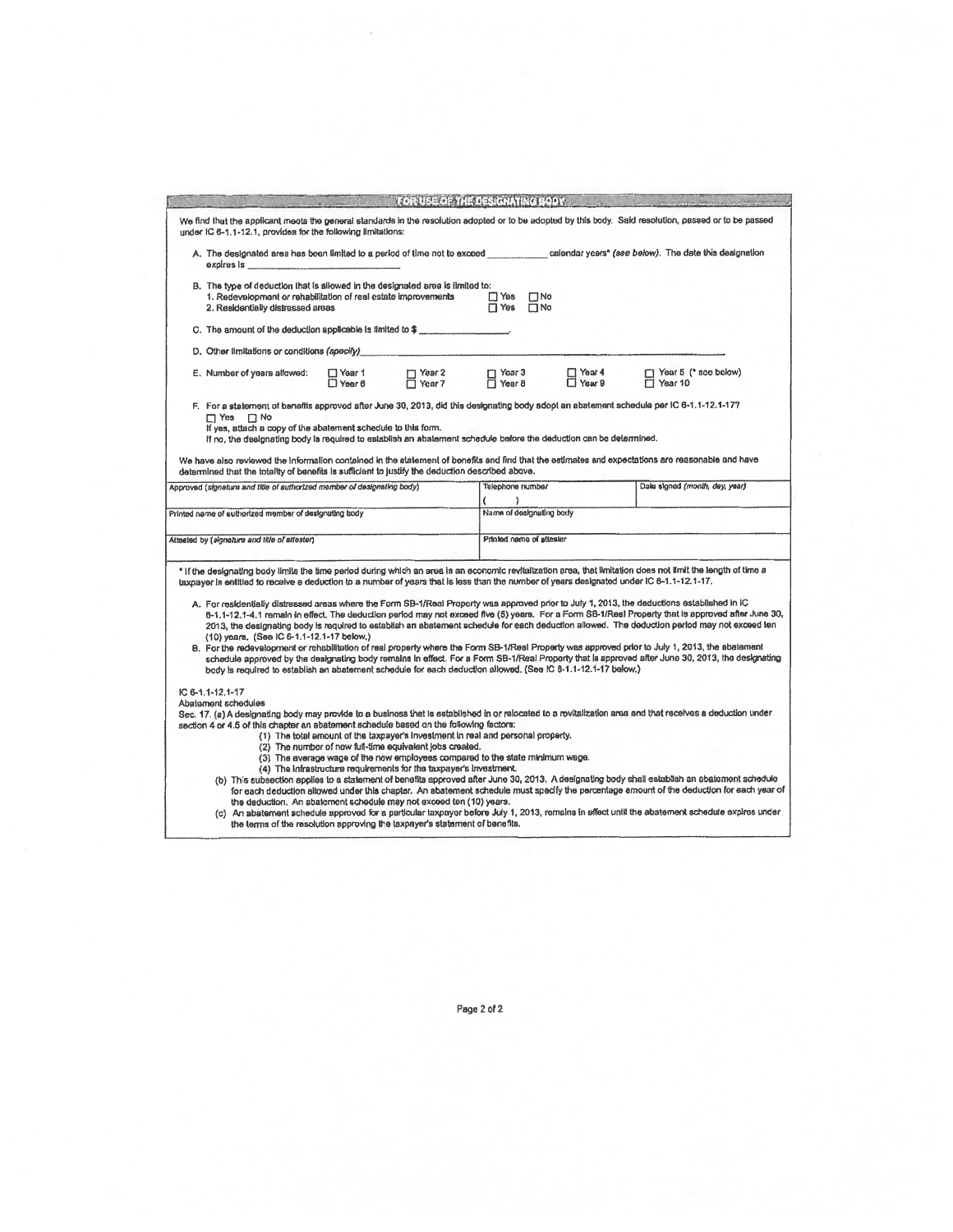## **EXHIBIT B**

# $\begin{array}{c} \text{EXHIBIT A} \\ \text{LEGAL DESCRIPTION OF THE REAL ESTATE} \end{array}$

Lot 10B of Secondary Plat of Plainfield Commerce Center Phase II Replat of Lot 10 as per plat thereof recorded inne 27, 2011 as Instrument No. 201113740 in Plat Cabinet 7, Slide 136, pages 1A, B & C, In the Office of the R